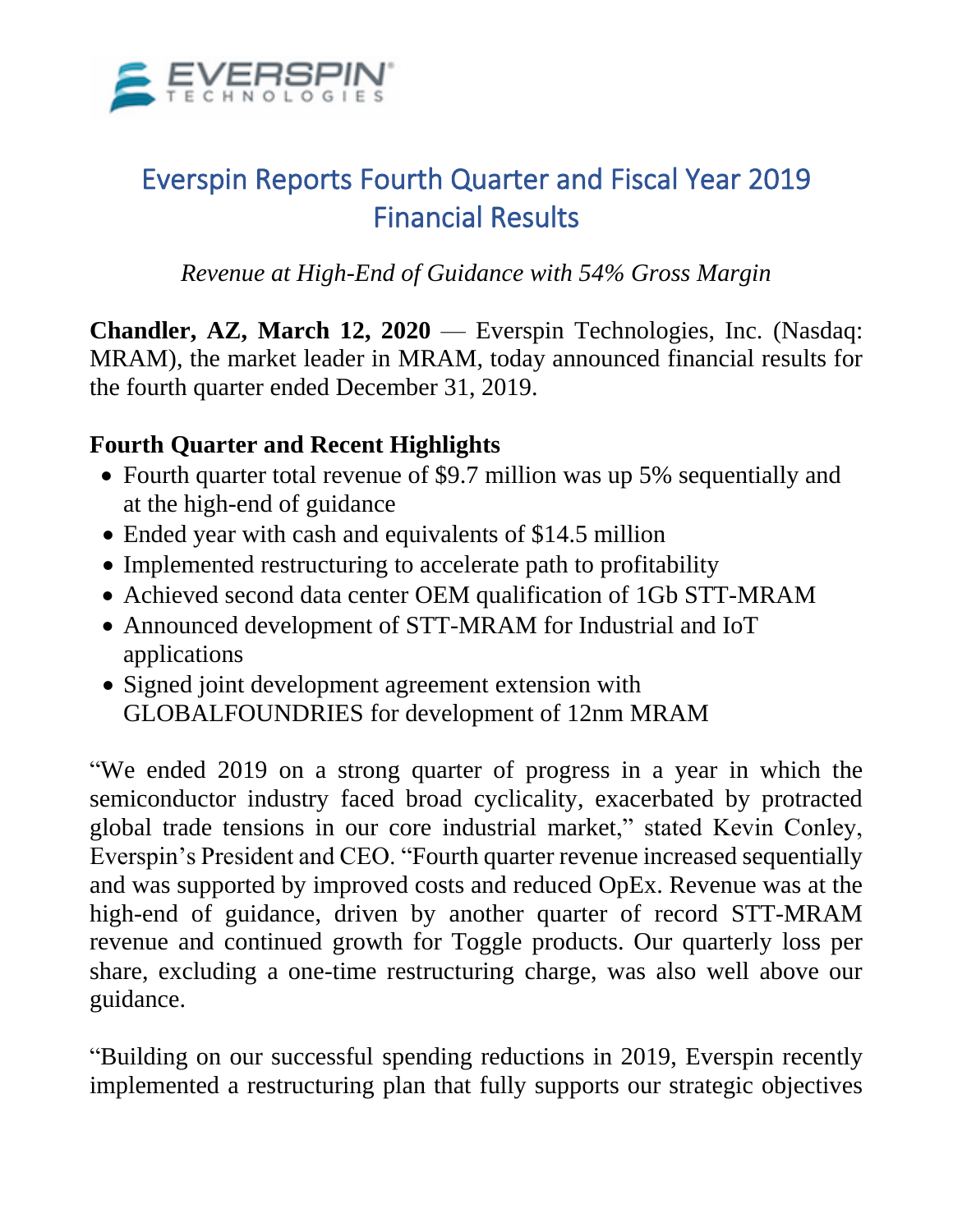

while capturing significant savings in 2020, thereby accelerating our path toward achieving cash flow breakeven by year-end. With the confidence we have in our cash position and business outlook, we have suspended use of the at-the-market (ATM) facility we put in place last year.

"Additionally, we continue to meaningfully advance new and existing engagements for our 1Gb STT-MRAM device through a combination of successful customer qualifications and partnerships in the enterprise server and storage ecosystem. Everspin secured an additional data center design win for our 1Gb STT-MRAM and continued to see significant quarter-over-quarter growth in our Toggle MRAM design wins. With this growing pipeline and interest for our expanding portfolio of MRAM solutions, combined with our improved margins, we are increasingly well positioned to drive profitable growth and value for our shareholders."

### **Fourth Quarter and Full Year Results**

Total revenue for the fourth quarter of 2019 was \$9.7 million, compared to \$9.2 million in the previous quarter and \$12.3 million in the fourth quarter of 2018. For the full year 2019, total revenue was \$37.5 million, compared to \$49.4 million in 2018, which included \$9.9 million in licensing, royalty and other revenue.

Gross margin for the fourth quarter of 2019 increased to 53.6%, compared to 47.4% in the previous quarter and 44.2% in the fourth quarter of 2018. Full year 2019 gross margin was 48.9%, compared to 51.3% in 2018.

Operating expenses for the fourth quarter of 2019 were \$8.2 million, which included \$0.8 million in one-time restructuring charges, compared to \$7.9 million in the prior quarter and \$8.8 million in the fourth quarter of 2018. For the full year 2019, operating expenses were \$32.7 million, including the fourth quarter one-time restructuring charge, compared to \$42.7 million in 2018.

GAAP net loss for the fourth quarter of 2019 was \$3.1 million, or (\$0.17) per share, based on 17.7 million weighted-average shares outstanding. Fourth quarter 2019 GAAP results included the \$0.8 million restructuring charge as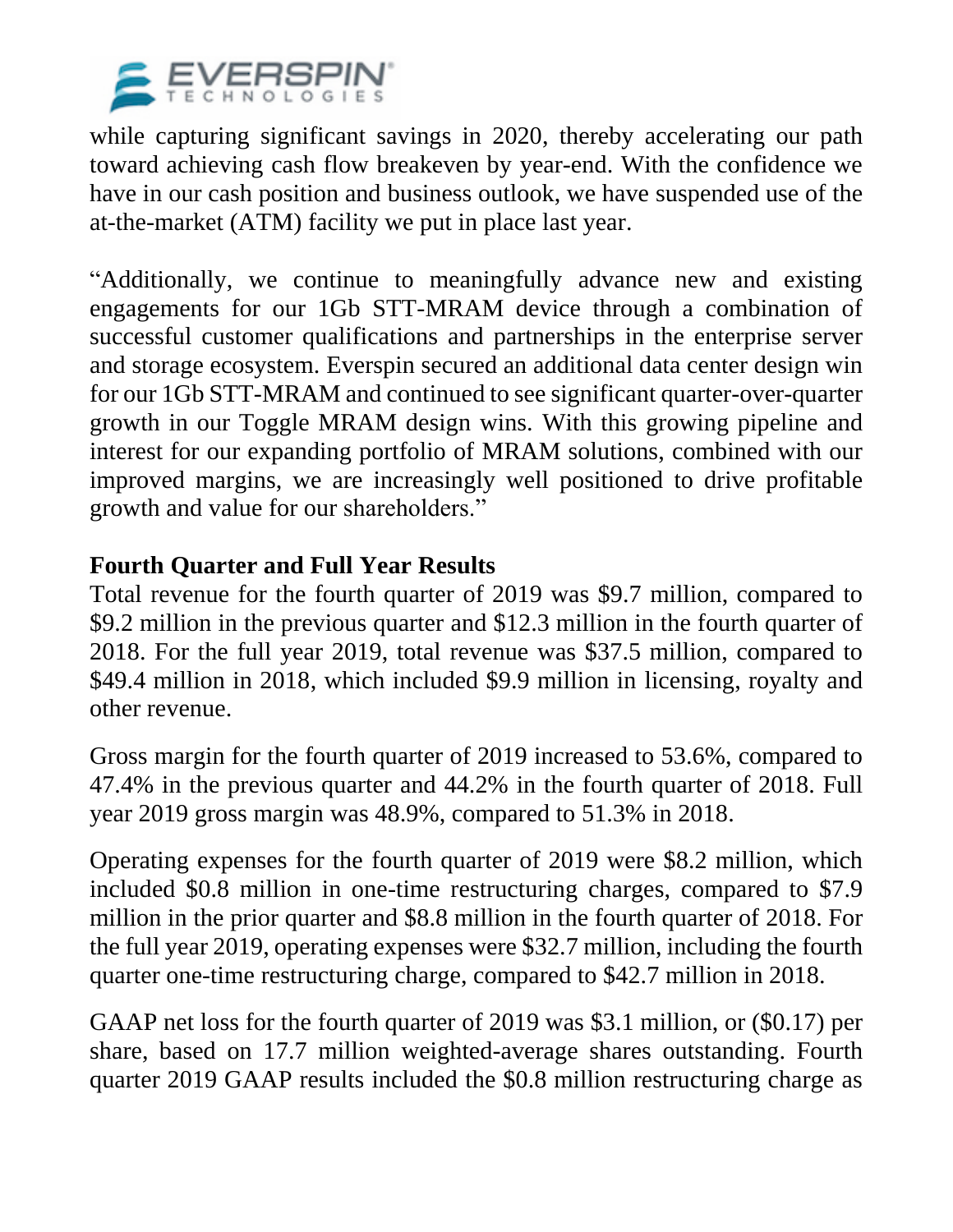

well as approximately \$1.1 million of stock-based compensation expense. This compared to a net loss of \$3.7 million, or (\$0.21) per share, in the third quarter of 2019 and a net loss of \$3.5 million, or (\$0.20) per share, in the fourth quarter of 2018.

For the full year 2019, GAAP net loss was \$14.7 million, or (\$0.85) per share, based on 17.3 million weighted-average shares outstanding, which included the \$0.8 million fourth quarter restructuring charge as well as approximately \$3.6 million of stock-based compensation expense. For the full year 2018, GAAP net loss was \$17.8 million, or (\$1.08) per share.

Cash and cash equivalents as of December 31, 2019 were \$14.5 million, compared to \$14.8 million at the end of the third quarter of 2019. During the quarter, the Company issued 0.5 million new shares through its at-the-market equity facility, resulting in net proceeds \$2.6 million.

### **Business Outlook**

For the first quarter of 2020, Everspin expects total revenue in the range of \$9.5 million and \$9.9 million. GAAP net loss is expected to range between (\$0.15) and (\$0.11) per share, and non-GAAP net loss, which excludes stockbased compensation expense, is expected to range between (\$0.09) and (\$0.05) per share based on a weighted-average share count of 18.1 million shares outstanding. This compares to a GAAP loss per share of (\$0.25) in the first quarter of 2019 on \$10 million of revenue, highlighting the significant progress made over the past year on cost reduction initiatives to drive increased operating leverage and improve the Company's bottom-line results.

### **Conference Call**

Everspin will host a conference call for analysts and investors today at 5:00 p.m. Eastern Time. Interested participants can access the call by dialing **1-844- 889-7788** and providing passcode **9787074**. International callers may join the call by dialing +1-661-378-9932, using the same code. The call will also be available as a live and archived webcast in the Investor Relations section of the company's website at [investor.everspin.com.](http://investor.everspin.com/)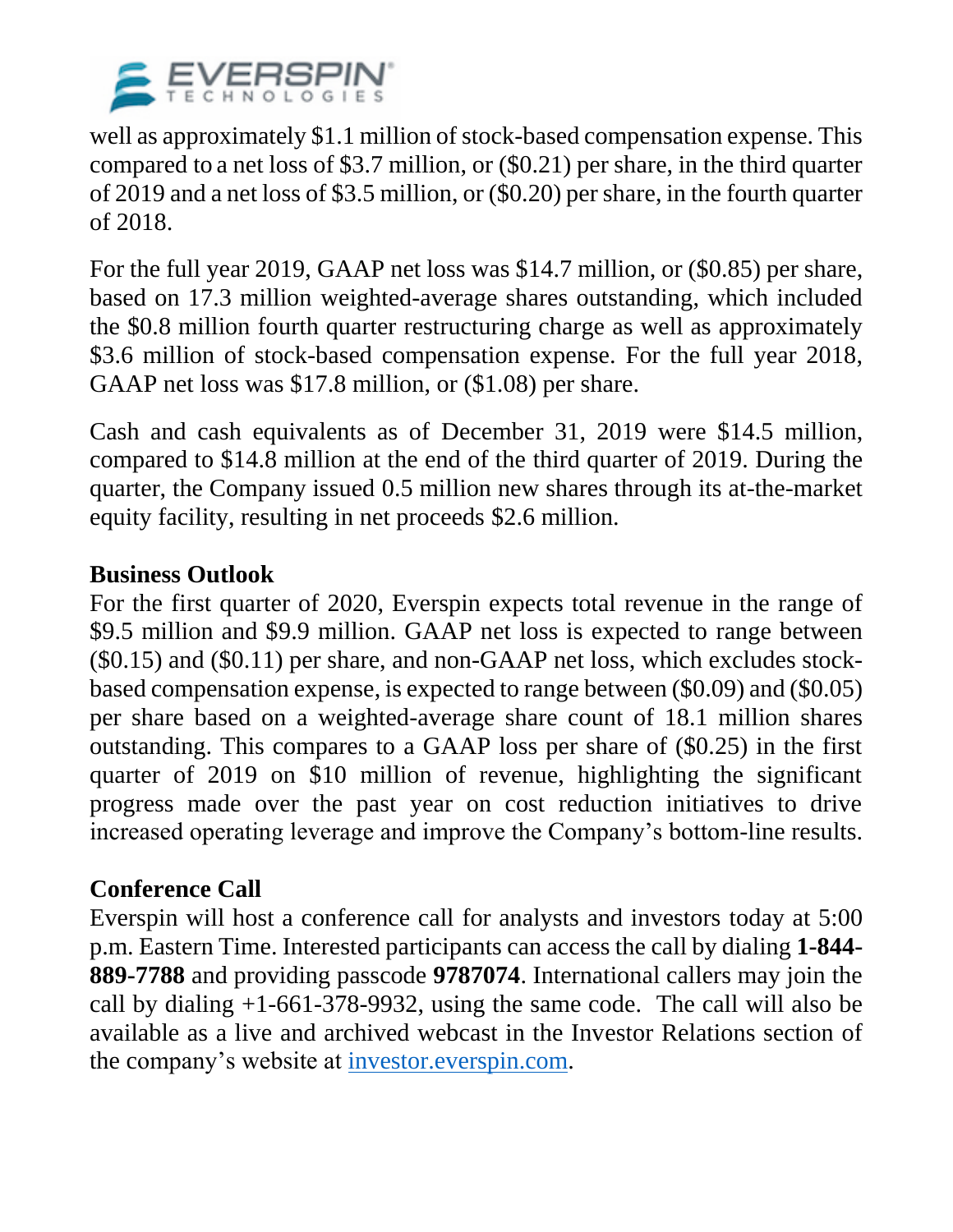

A telephone replay of the conference call will be available approximately two hours after the call through March 19, 2020. The replay can be accessed by dialing 1-855-859-2056 and using the passcode 9787074. International callers should dial +1-404-537-3406 and enter the same passcode at the prompt.

### **About Everspin Technologies**

Everspin Technologies, Inc. is the world's leading provider of Magnetoresistive RAM (MRAM) for Industrial IoT and Data Center applications, delivering unprecedented performance, non-volatility, endurance and reliability for applications where data persistence is paramount. Headquartered in Chandler, Arizona, Everspin is transforming the memory market with the largest and most diverse foundation of MRAM customers. For more information, visit www.everspin.com. NASDAQ: MRAM.

#### **Cautionary Statement Regarding Forward-Looking Statements**

This press release contains forward-looking statements regarding future events that involve risks and uncertainties that could cause actual results or events to differ materially from the expectations disclosed in the forward-looking statements, including, but not limited to the statements made under the caption "Business Outlook." Actual results could differ materially from these forwardlooking statements as a result of certain factors, including, without limitation, the risks set forth in Everspin's Form 10-Q filed with the Securities and Exchange Commission on November 8, 2019, under the caption "Risk Factors." Subsequent events may cause these expectations to change, and Everspin disclaims any obligations to update or alter these forward-looking statements in the future, whether as a result of new information, future events or otherwise.

#### **Everspin Investor Relations Contact:**

Leanne K. Sievers, President Shelton Group Investor Relations T: 949-224-3874 E: [sheltonir@sheltongroup.com](mailto:sheltonir@sheltongroup.com)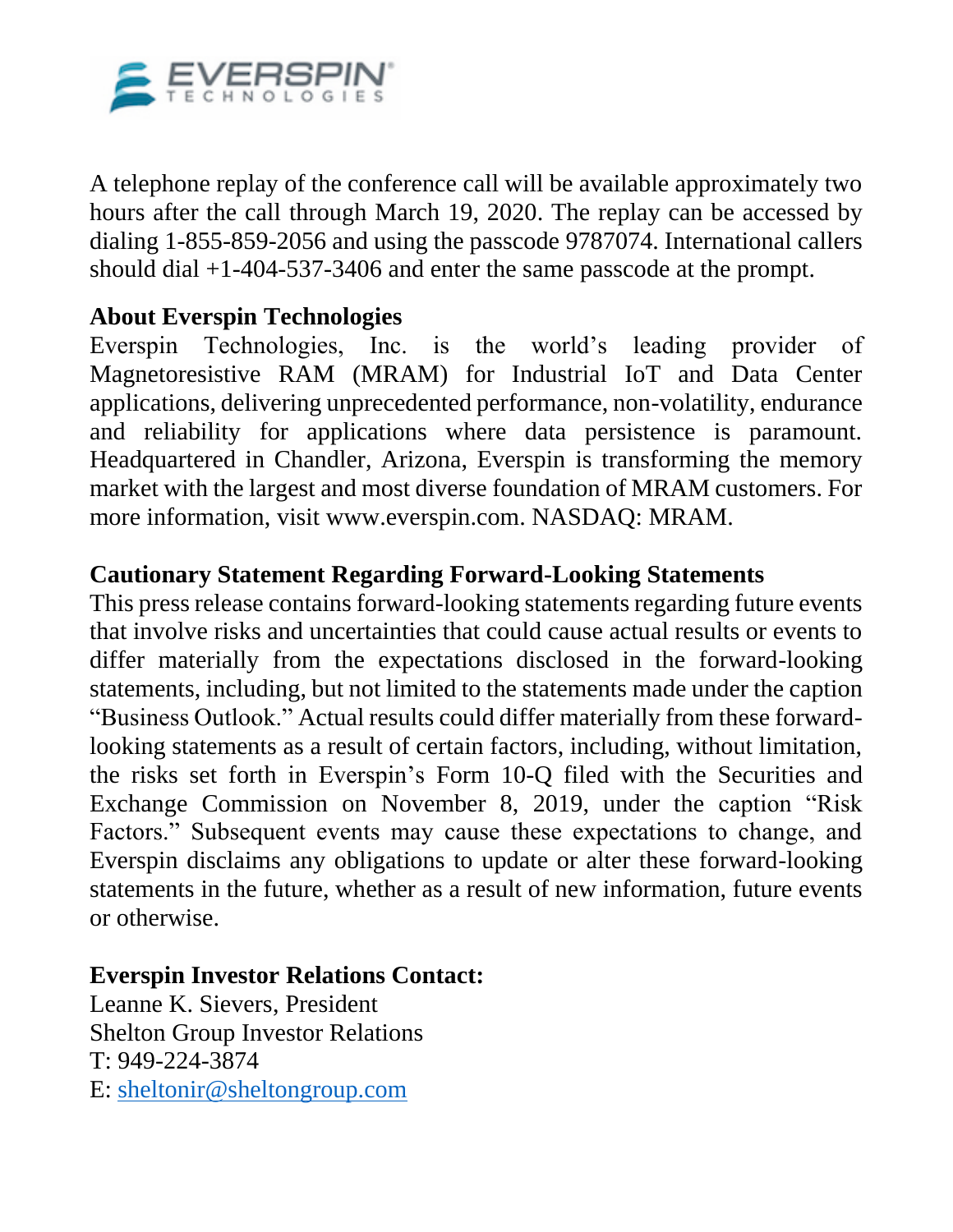

#### **EVERSPIN TECHNOLOGIES, INC. Condensed Balance Sheets (In thousands, except share and per share amounts) (Unaudited)**

|                                                                                              |    | December 31,<br>2019 |               | 2018           |  |
|----------------------------------------------------------------------------------------------|----|----------------------|---------------|----------------|--|
| <b>Assets</b>                                                                                |    |                      |               |                |  |
| Current assets:                                                                              |    |                      |               |                |  |
| Cash and cash equivalents                                                                    | \$ | 14,487               | \$            | 23,379         |  |
| Accounts receivable, net                                                                     |    | 5,799                |               | 7,522          |  |
| Inventory                                                                                    |    | 7,863                |               | 9,097          |  |
| Prepaid expenses and other current assets                                                    |    | 539                  |               | 688            |  |
| Total current assets                                                                         |    | 28,688               |               | 40,686         |  |
| Property and equipment, net                                                                  |    | 3,479                |               | 4,286          |  |
| Right-of-use assets                                                                          |    | 3,132                |               |                |  |
| Other assets                                                                                 |    | 73                   |               | 73             |  |
| <b>Total assets</b>                                                                          | \$ | 35,372               | $\mathcal{S}$ | 45,045         |  |
|                                                                                              |    |                      |               |                |  |
| <b>Liabilities and Stockholders' Equity</b>                                                  |    |                      |               |                |  |
| Current liabilities:                                                                         |    |                      |               |                |  |
| Accounts payable                                                                             | \$ | 2,873                | $\mathbb{S}$  | 2.637          |  |
| <b>Accrued liabilities</b>                                                                   |    | 2,727                |               | 5,001          |  |
| Current portion of long-term debt                                                            |    | 670                  |               | 5,977          |  |
| Operating lease liabilities                                                                  |    | 1,582                |               |                |  |
| Other liabilities                                                                            |    | 42                   |               |                |  |
| Total current liabilities                                                                    |    | 7,894                |               | 13,615         |  |
| Long-term debt, net of current portion                                                       |    | 7,149                |               | 6,509          |  |
| Operating lease liabilities, net of current portion                                          |    | 1,840                |               |                |  |
| <b>Total liabilities</b>                                                                     |    | 16,883               |               | 20,124         |  |
| Commitments and contingencies                                                                |    |                      |               |                |  |
| Stockholders' equity:                                                                        |    |                      |               |                |  |
| Preferred stock, \$0.0001 par value per share; 5,000,000 shares authorized; no shares issued |    |                      |               |                |  |
| and outstanding as of December 31, 2019 and December 31, 2018                                |    |                      |               |                |  |
| Common stock, \$0.0001 par value per share; 100,000,000 shares authorized; 18,081,753 and    |    |                      |               |                |  |
| 17,095,456 shares issued and outstanding as of December 31, 2019 and December 31, 2018       |    | $\overline{2}$       |               | $\overline{2}$ |  |
| Additional paid-in capital                                                                   |    | 167,149              |               | 158,912        |  |
| Accumulated deficit                                                                          |    | (148, 662)           |               | (133,993)      |  |
| Total stockholders' equity                                                                   |    | 18,489               |               | 24,921         |  |
| Total liabilities and stockholders' equity                                                   | \$ | 35,372               | $\mathbb{S}$  | 45,045         |  |
|                                                                                              |    |                      |               |                |  |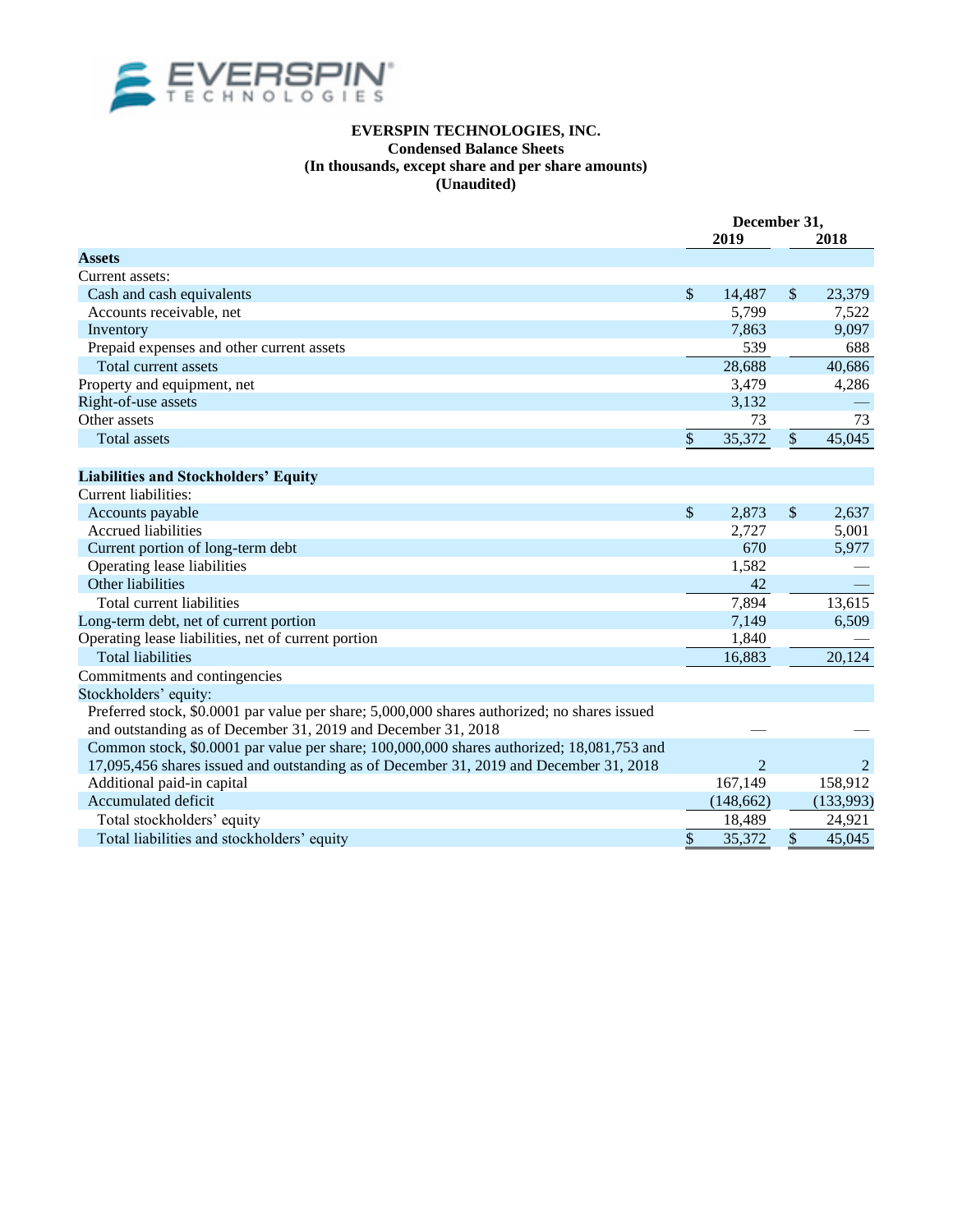

#### **EVERSPIN TECHNOLOGIES, INC. Condensed Statements of Operations and Comprehensive Loss**

#### **(In thousands, except share and per share amounts)**

**(Unaudited)**

|                                                                               | Year Ended December 31, |            |              |            |  |
|-------------------------------------------------------------------------------|-------------------------|------------|--------------|------------|--|
|                                                                               |                         | 2019       |              | 2018       |  |
| <b>Product sales</b>                                                          | $\mathcal{S}$           | 34,595     | $\mathbb{S}$ | 39,514     |  |
| Licensing, royalty, and other revenue                                         |                         | 2,908      |              | 9,903      |  |
| Total revenue                                                                 |                         | 37,503     |              | 49,417     |  |
| Cost of sales                                                                 |                         | 19,172     |              | 24,083     |  |
| Gross profit                                                                  |                         | 18,331     |              | 25,334     |  |
| Operating expenses: <sup>1</sup>                                              |                         |            |              |            |  |
| Research and development                                                      |                         | 14,183     |              | 23,637     |  |
| General and administrative                                                    |                         | 12,414     |              | 12,551     |  |
| Sales and marketing                                                           |                         | 5,364      |              | 6,467      |  |
| Restructuring                                                                 |                         | 782        |              |            |  |
| Total operating expenses                                                      |                         | 32,743     |              | 42,655     |  |
| Loss from operations                                                          |                         | (14, 412)  |              | (17, 321)  |  |
| Interest expense                                                              |                         | (747)      |              | (890)      |  |
| Other income, net                                                             |                         | 490        |              | 457        |  |
| Net loss and comprehensive loss                                               | \$                      | (14,669)   | \$           | (17, 754)  |  |
| Net loss per common share, basic and diluted                                  | \$                      | (0.85)     | \$           | (1.08)     |  |
| Weighted-average shares used to compute net loss per common share, basic and  |                         |            |              |            |  |
| diluted                                                                       |                         | 17,317,042 |              | 16,372,638 |  |
|                                                                               |                         |            |              |            |  |
| <sup>1</sup> Operating expenses includes stock-based compensation as follows: |                         |            |              |            |  |
| Research and development                                                      | \$                      | 736        | \$           | 492        |  |
| General and administrative                                                    |                         | 2,460      |              | 1,811      |  |
| Sales and marketing                                                           |                         | 358        |              | 365        |  |
| Total stock-based compensation                                                | \$                      | 3,554      | \$           | 2,668      |  |